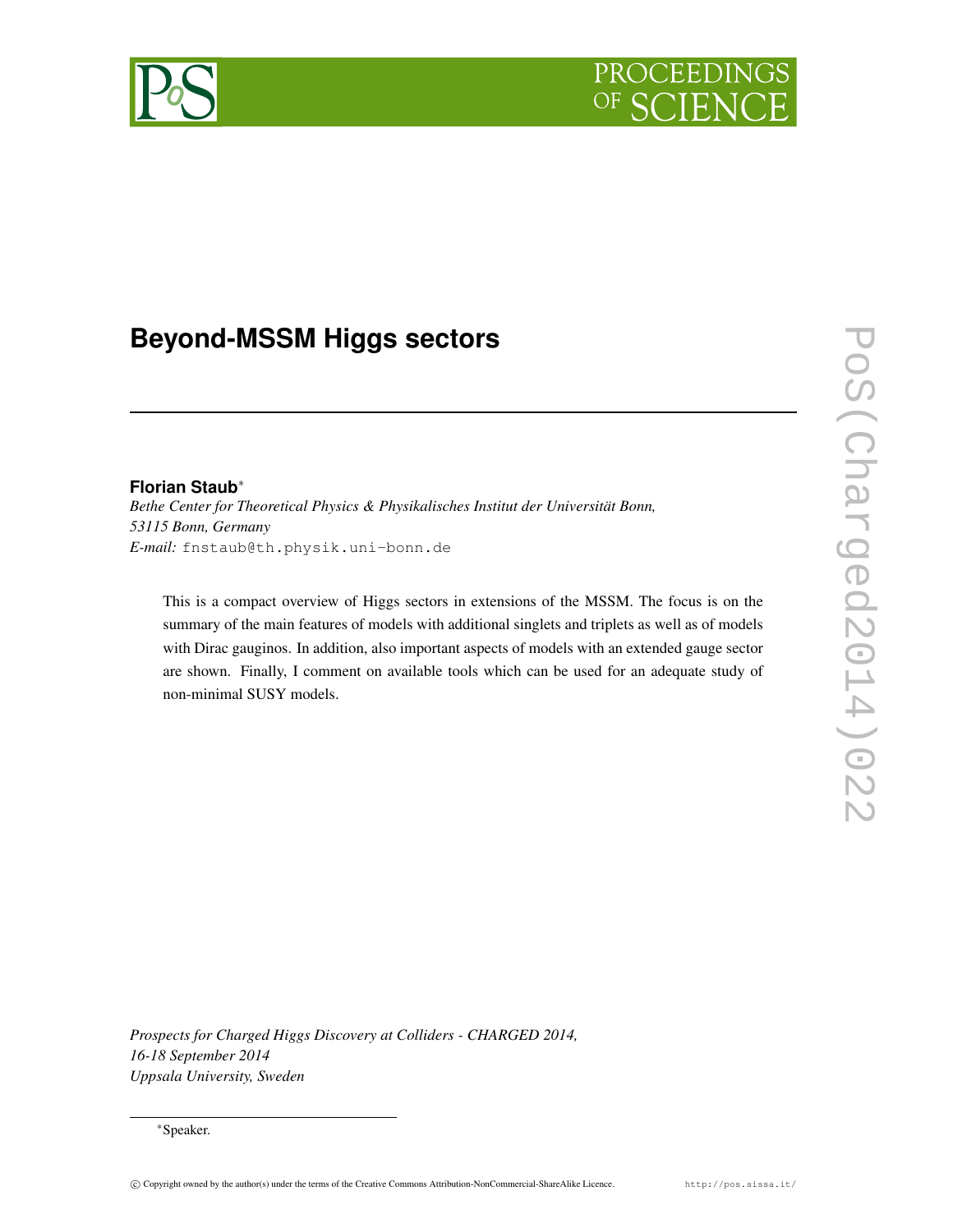## 1. Introduction

Supersymmetry (SUSY) has been the top candidate for beyond standard model (BSM) physics since many years. While in the past the focus has been on the minimal supersymmetric standard model (MSSM), the null results from LHC for SUSY searches [1] as well as the rather large Higgs mass [2, 3] have triggered more interest in SUSY models beyond the MSSM. The reason is that BMSSM model could not only address these problems but might answer also other questions which still remain open in the MSSM. An incomplete list of motivations to go beyond the MSSM is the following:

- Naturalness: the need to push the Higgs mass to the observed level by large loop corrections gets significantly softened if additional *F*- or *D*-term contributions to the tree-level mass are present [4–8].
- Missing SUSY signals: the unsuccessful searches for SUSY have put impressive limits on the SUSY masses in the simplest manifestation of SUSY. However, in the context of compressed spectra or *R*-parity violation these limits become much weaker [9–11].
- Neutrino masses: neutrinos would still be massless in the MSSM. To incorporate neutrino masses, either *R*-parity has to be violated to allow for a mixing of the neutrinos with SUSY states or additional particles are needed which contribute to the neutrino masses [12–20].
- $\mu$ -problem: the  $\mu$  parameter in the superpotential from the MSSM must be of  $O(EWSB)$ because of phenomenological reasons. However, since it is not protected by any symmetry its natural size would be  $O(GUT)$ . To relax this tensions,  $\mu$  could be generated dynamically as a consequence of SUSY breaking like in singlet extensions [4, 21].
- Strong CP-problem: also the question about the strong CP problem remains open in the MSSM. To solve it, one can introduce a Peccei-Quinn symmetry [22]. The minimal, selfconsistent SUSY model doing that needs three additional superfields whose scalar components can mix with the MSSM Higgs states [23].
- UV-completion: there are many SUSY scenarios motivated by GUT or string models where additional gauge groups are broken close to the TeV scale. These models predict usually plenty of additional states close to the SUSY scale beside *Z'* and *W'*.

Most extensions of the MSSM have in common that they come together with an extended Higgs sector. I'll give therefore an overview about the most popular extensions of the MSSM Higgs sector in the next section before I comment in sec. 3 on tools which can be used to study these and many other models.

#### 2. Overview about non-minimal Higgs sectors

Extending the Higgs sector of the MSSM can have several consequences: (i) additional contributions to the Higgs mass can be present; (ii) the MSSM doublets mix with other states what will change the character of the 'SM-like' Higgs boson; (iii) as consequence of this mixing the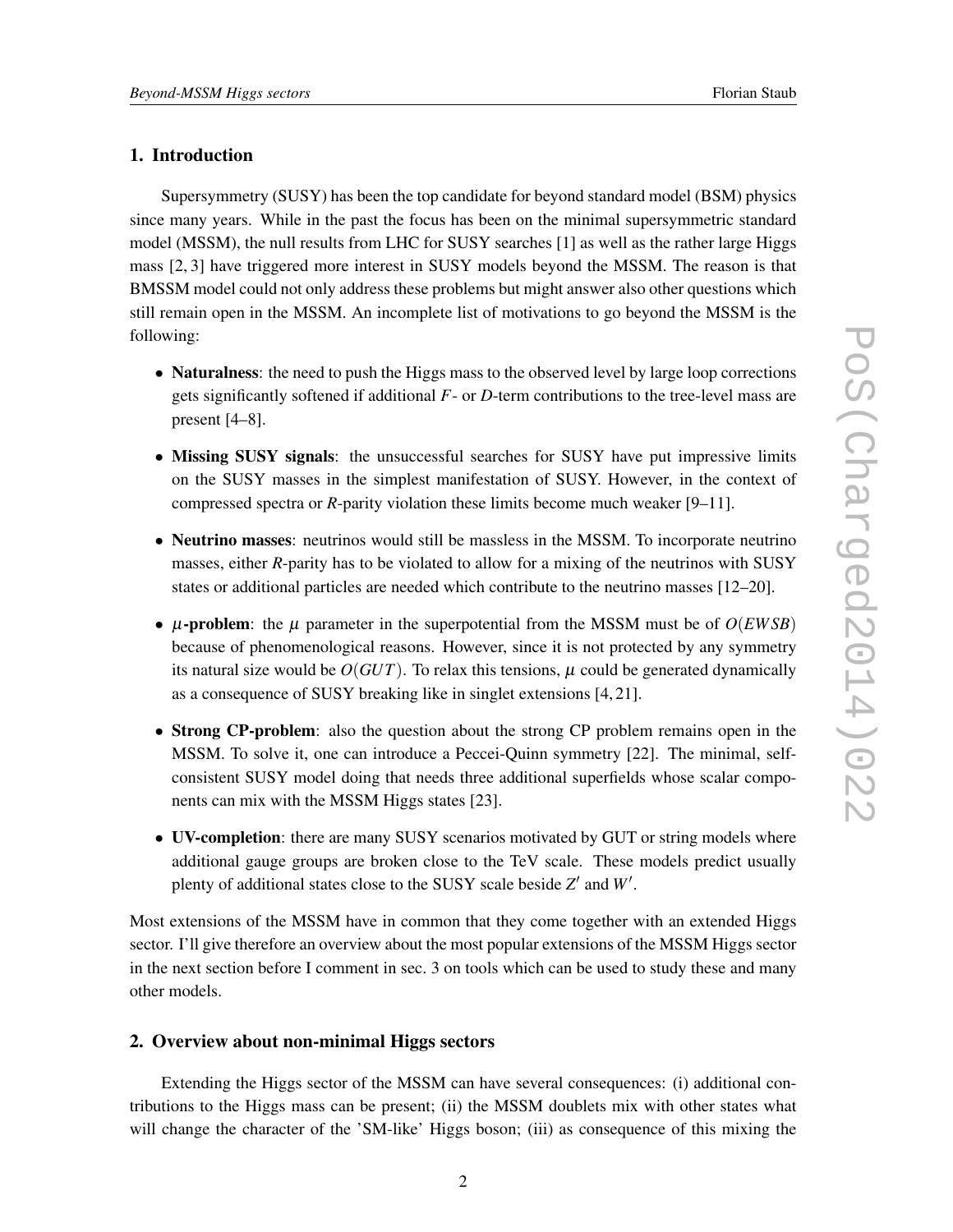couplings of *the* Higgs can be modified compared to SM expectations; (iv) additional light scalars with a reduced couplings to SM particle can be present; (v) additional charged and also double charged bosons can appear.

What happens and how important an effect is, depends on the concrete model. Therefore, I'm going to discuss briefly the most important MSSM extensions in the following. I categorize the extension into two groups: (i) models with the SM gauge sector, (ii) models with an extended gauge sector, and start with the first one.

#### 2.1 Models with SM gauge sector

I start with models which don't extend the gauge sector of the MSSM and consider in this case in particular singlet and triplet extensions as well as models with Dirac gauginos. Of course, there are many models which I'll have to skip, e.g. the DiracNMSSM [24, 25], models with a PQsymmetry [23], models with bilinear *R*-parity violation [26, 27], sister Higgs models [28], models with a gauged *R*-symmetry [29] and many more. I'll always assume that the superpotential is decomposed as  $W = W_Y + W_X$ , where  $W_Y$  contains the Yukawa and  $W_X$  the Higgs part for a given model. In the MSSM *W<sup>X</sup>* corresponds to

$$
W_{MSSM} = \mu \,\hat{\mathbf{H}}_{\mathbf{d}} \,\hat{\mathbf{H}}_{\mathbf{u}}\,. \tag{2.1}
$$

#### 2.1.1 Singlet extensions

The simplest ansatz to go beyond the MSSM is to add a superfield which is a gauge singlet. The general superpotential for the Higgs sector with all renormalizable terms allowed by gauge invariance reads

$$
W_S = t_S \hat{\mathbf{S}} + \mu_S \hat{\mathbf{S}}^2 + \kappa \hat{\mathbf{S}}^3 + \mu \, \hat{\mathbf{H}}_{\mathbf{d}} \, \hat{\mathbf{H}}_{\mathbf{u}} + \lambda \, \hat{\mathbf{S}} \, \hat{\mathbf{H}}_{\mathbf{d}} \, \hat{\mathbf{H}}_{\mathbf{u}} \,. \tag{2.2}
$$

Usually, one proposes a discrete symmetry to forbid some of the these terms. The most studied assumption is the next-to-minimal supersymmetric standard model (NMSSM) with a *Z*<sup>3</sup> which forbids all dimension-full parameters:  $t_s = \mu_s = \mu = 0$ , see [4, 5] and references therein. Other possibilities are the near-to-minimal SSM (nMSSM) with a  $Z_5^R$  ( $\mu_S = \mu = \kappa = 0$ ) [30, 31] and the general NMSSM (GNMSSM) with a  $Z_8^R$  ( $t_S = 0$ ) [32–34]. All realizations have in common that they predict additional *F*-term contributions to the tree-level Higgs to evade the condition  $m_h^{Tree} < m_Z$ known from the MSSM. The tree-level mass in singlet extensions can be approximated as

$$
m_h^{2,Tree} = m_Z^2 \cos^2 2\beta + \frac{\lambda^2}{2} v^2 \sin^2 2\beta \,,
$$
 (2.3)

and in the limit of very small  $\tan \beta < 3$  and large  $\lambda > 0.5$  one finds that  $m_h^{Tree}$  can be easily above 100 GeV because of the second term.  $\lambda$  is usually assumed to be below 0.65 to have a theory which is perturbative up to the GUT scale. If this is given up, even larger  $\lambda$  couplings are possible [35]. The enhanced tree-level mass relaxes significantly the necessity of large loop corrections via (s)tops and renders such models a more natural candidate for BSM physics. One can quantify the naturalness of a model with respect to a set of independent parameters, *p*, by considering a fine-tuning (FT) measure like [36, 37]

$$
\Delta \equiv \max \text{Abs} \left[ \Delta_p \right], \qquad \Delta_p \equiv \frac{\partial \ln v^2}{\partial \ln p} = \frac{p}{v^2} \frac{\partial v^2}{\partial p} \,. \tag{2.4}
$$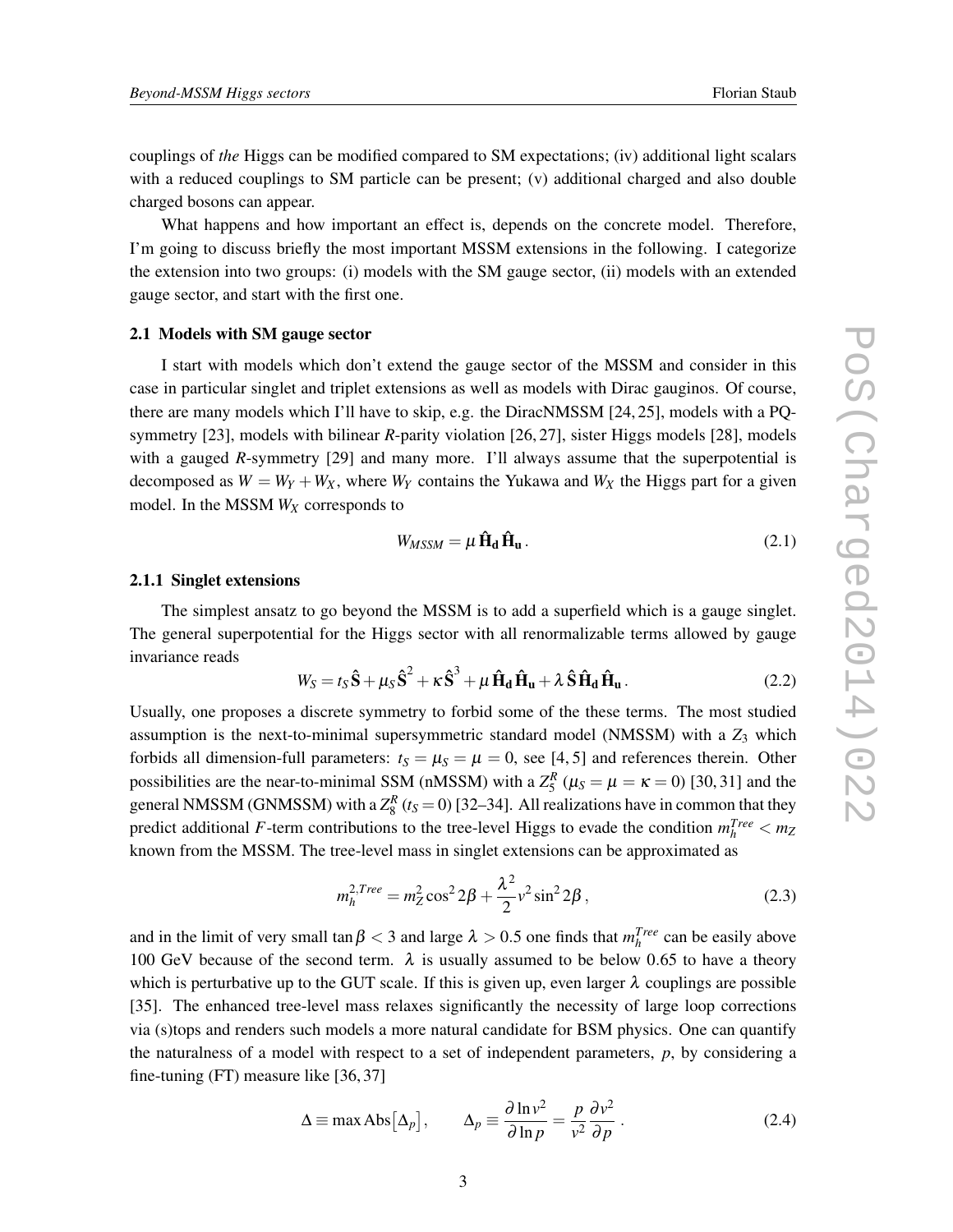

Figure 1: Fine-tuning ∆ in the MSSM (orange) and GNMSSM (blue) in a fully constrained model. Plot taken from Ref. [38]

It has been shown that the NMSSM improves significantly the FT compared to the MSSM [39–43]. Moreover, going to the GNMSSM reduces the FT even further [34,38,44], see also Fig. 1 for a comparison of the FT in a constraint version of the MSSM and GNMSSM as function of *mh*.

From a phenomenological point of view already the extension by just one singlet superfield can have profound consequences: new decay channels for the SM-like Higgs can appear (e.g.  $h \rightarrow AA/HH \rightarrow 4b/4\tau/2b2\tau$  [45–47]. Also couplings to SM particles can be altered significantly: there is for instance the possibility to change the effective *h*γγ coupling either due to a mixing with the singlet or by chargino loops enhanced by large  $\lambda$  [48–51]. If the singlinos and the singlet have masses of only a few GeV, this can help to hide SUSY at the LHC because it reduces the missing transversal energy  $(\not\!E_T)$  to a level below the one needed for many SUSY searches [52]. On the other side new search strategies for charged Higgs fields are possible by considering the cascade  $t \rightarrow bH^{-} \rightarrow bW^{-}H/A \rightarrow bW^{-}\gamma\gamma$  [53].

#### 2.1.2 Triplet extensions

In the case of triplet extensions, one can consider either a model with only one triplet which doesn't carry hypercharge ( $\mathbf{\hat{T}}$ ,  $Y = 0$ ) or a model with two triplets with hypercharge ( $\mathbf{\hat{T}_1}, \mathbf{\hat{T}_2}, Y =$  $\pm$ 1). The different terms in the superpotential of the two models read [54–57]

$$
W_{T1} = \mu_T \text{Tr}(\hat{\mathbf{T}}^2) + \lambda_T \hat{\mathbf{H}}_{\mathbf{d}} \hat{\mathbf{T}} \hat{\mathbf{H}}_{\mathbf{u}} + \mu \hat{\mathbf{H}}_{\mathbf{u}} \hat{\mathbf{H}}_{\mathbf{d}} ,
$$
 (2.5)

$$
W_{T2} = \mu_T \text{Tr}(\hat{\mathbf{T}}_1 \hat{\mathbf{T}}_2) + \lambda_u \hat{\mathbf{H}}_u \hat{\mathbf{T}}_1 \hat{\mathbf{H}}_u + \lambda_d \hat{\mathbf{H}}_d \hat{\mathbf{T}}_2 \hat{\mathbf{H}}_d + \mu \hat{\mathbf{H}}_u \hat{\mathbf{H}}_d.
$$
 (2.6)

In general, triplet extensions share many features with singlet extensions: there is a *F*-term enhancement to the Higgs mass, the Higgs branching ratios can be affected by the presence of the new particle(s) and new cascade decays compared to the MSSM can arise. A feature compared to singlet extensions is the presence of additional charged Higgs bosons. For the model with two triplets even double-charged Higgs bosons appear. Finally, triplet extensions affect the  $\rho$  parameter what constraints the parameter values in this kind models. If the triplets get non-vanishing vacuum expectation values (VEVs),  $\rho$  is already shifted at tree-level, i.e. triplet VEVs must be very small.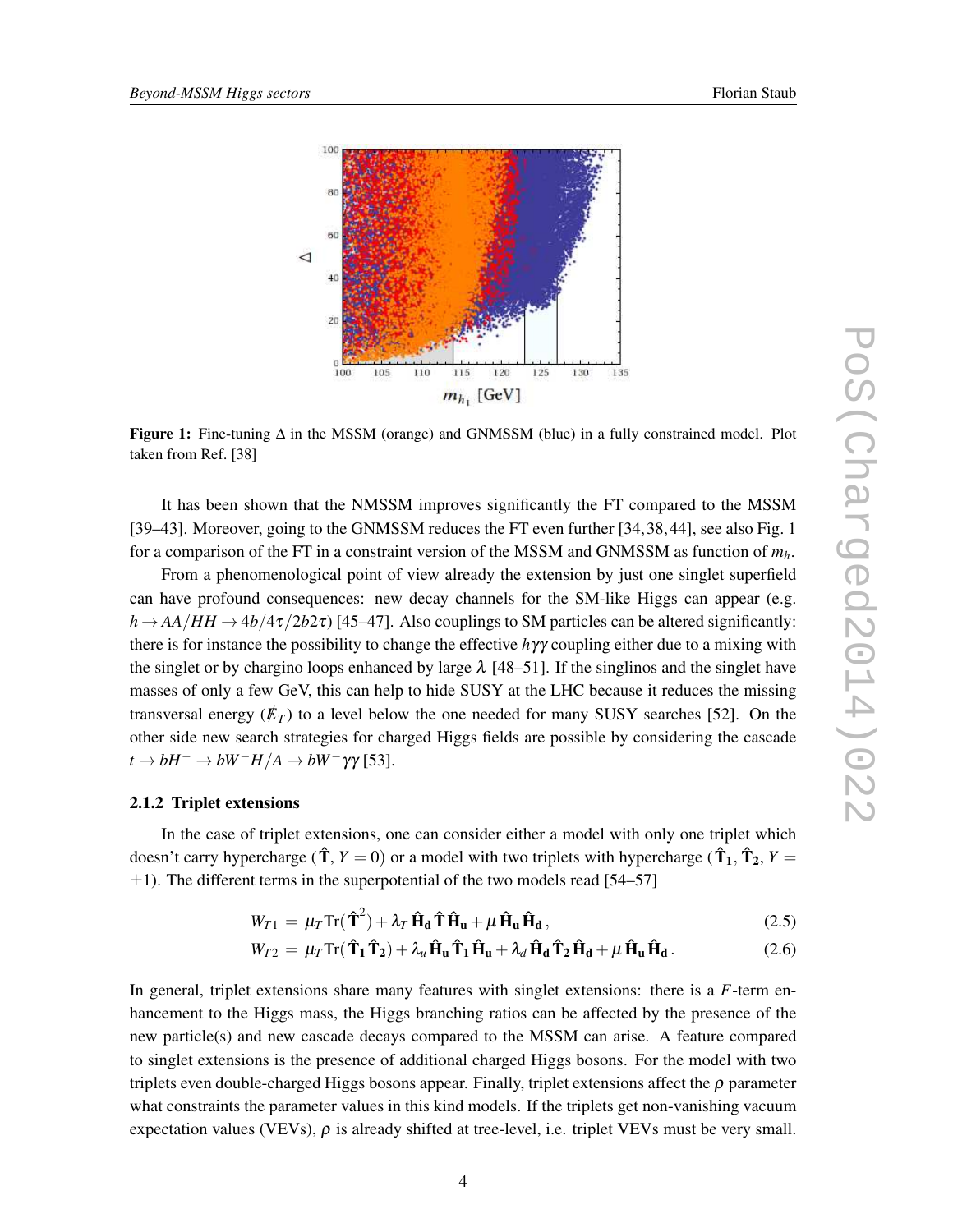At one-loop one finds limits on combinations of  $(\lambda_T, \mu_T)$  [58]. Unfortunately, both kinds of triplet extensions spoil the nice feature of gauge coupling unification.

#### 2.1.3 Singlet/Triplet extensions

One can also combine the two ideas and consider a model with triplets and a singlet at the same time [59]:

$$
W_{ST} = \lambda_T \hat{\mathbf{S}} \text{Tr}(\hat{\mathbf{T}}_1 \hat{\mathbf{T}}_2) + \lambda_S \hat{\mathbf{S}} \hat{\mathbf{H}}_u \hat{\mathbf{H}}_d + \kappa \hat{\mathbf{S}}^3 + \lambda_u \hat{\mathbf{H}}_u \hat{\mathbf{T}}_1 \hat{\mathbf{H}}_u + \lambda_d \hat{\mathbf{H}}_d \hat{\mathbf{T}}_2 \hat{\mathbf{H}}_d. \tag{2.7}
$$

The advantage of this setup is that the  $\mu$ -problem for the triplets gets solved, too. In addition, one can easier keep  $\delta \rho$  under control.

It's a matter of taste if this is enough motivation to assume the presence of both extensions. However, there is also a kind of models which *predicts* the presence of singlets and triplets instead of adding them ad-hoc: SUSY models with Dirac gauginos, which I'm going to discuss now.

#### 2.1.4 Models with Dirac gauginos

In general, there are two possibilities to generate mass terms for gauginos  $\lambda$ :

$$
M_M \lambda \lambda \qquad M_D \lambda \Psi \qquad (2.8)
$$

 $M_M$  is a Majorana mass term, while  $M_D$  is a Dirac mass term due to the interaction with a superfield Ψ in the adjoint representation [60–64]. Dirac mass terms are theoretical well motivated because they are a consequence of  $N = 2$  SUSY. In contrast to Majorana masses Dirac masses are also consistent with an *R*-symmetry. Thus, if one assumes an underlying *R*-symmetry which forbids Majorana masses, singlet, triplet and octet superfields are needed to generate masses for all gauginos. Not only the Majorana masses are forbidden by the *R*-symmetry, but also trilinear soft-terms as well as bilinear terms in the superpotential. These constraints give this kind of models a new character compared to the extensions before because one adds not only new properties but also forbids feature of the MSSM. Therefore, models with Dirac gauginos can differ significantly from the MSSM: (i) the cross sections of colored SUSY states can be suppressed by the Dirac character of the gluino [65–68]; (ii) the constraints from flavor physics get relaxed [69, 70]; (iii) because of the supersoftness of the theory the RGEs especially for scalar soft masses change significantly and the mass pattern appearing in a constrained model are completely different to those in the CMSSM [71–73].

**Broken R-Symmetry in Higgs sector** If one just adds the superfields  $\hat{S}$ ,  $\hat{T}$  and  $\hat{O}$  which are necessary to generate Dirac gaugino masses, *R*-symmetry in the Higgs sector has to be broken. This happens by assuming that a subset of the following, *R*-symmetry violating terms is present [74]

$$
W_{\vec{\mathbf{R}}} = (\lambda_S \hat{\mathbf{S}} + \mu) \hat{\mathbf{H}}_{\mathbf{u}} \hat{\mathbf{H}}_{\mathbf{d}} + \lambda_T \hat{\mathbf{H}}_{\mathbf{d}} \hat{\mathbf{T}} \hat{\mathbf{H}}_{\mathbf{u}} + \kappa \hat{\mathbf{S}}^3.
$$
 (2.9)

Even if these terms violate *R*-symmetry they neither introduce Majorana masses nor trilinear softterms. Therefore, the radiative corrections of (s)tops to the Higgs are largely suppressed compared to the MSSM with large stop mixing. Thus, it is either necessary to have very heavy stops in the multi TeV range or to enhance the Higgs mass already at tree-level via the additional *F*-term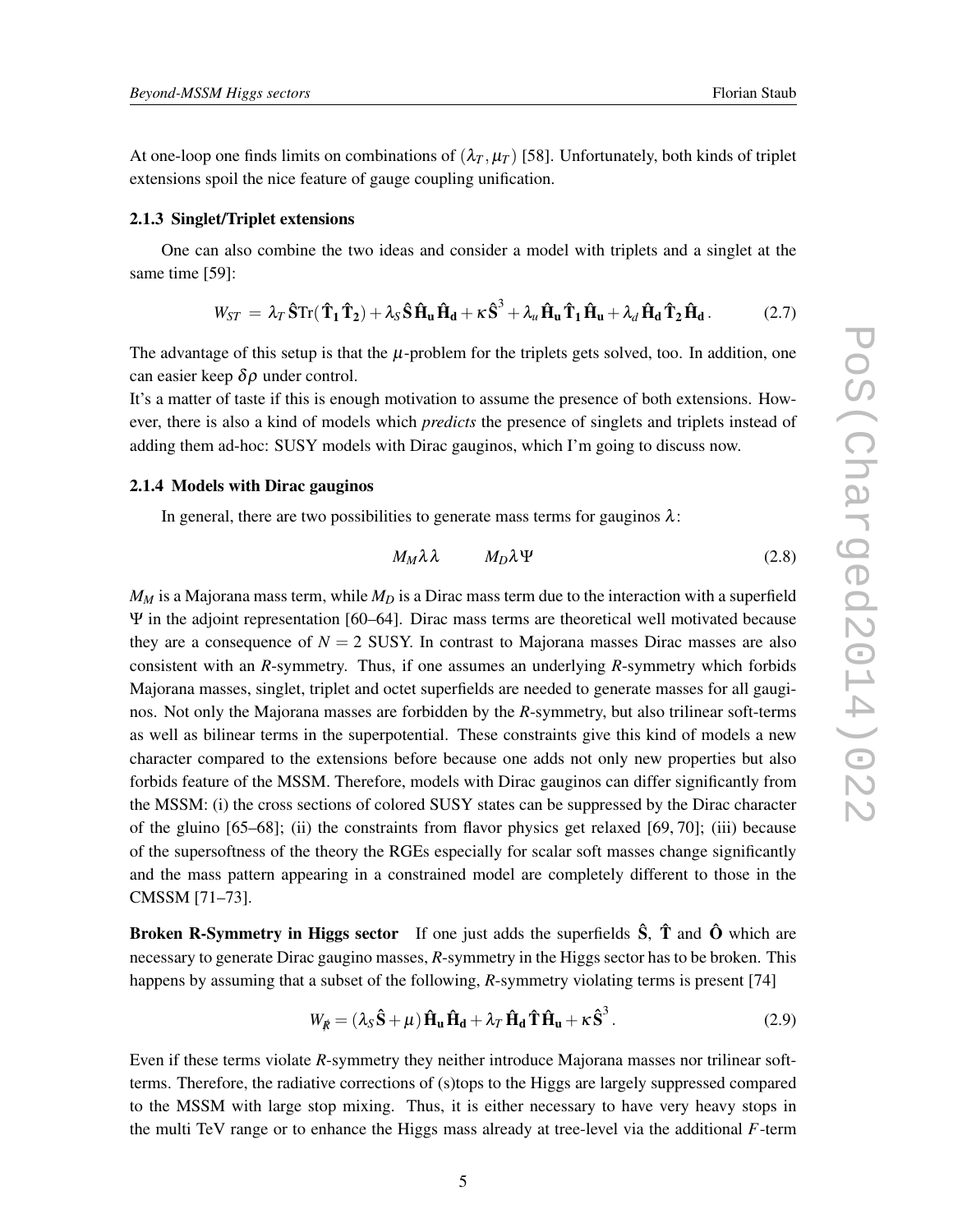known from the NMSSM by choosing large  $\lambda$  and small tan  $\beta$ . Another consequence of Dirac mass terms is the presence of new *D*-terms of the form  $M_D \tilde{\Psi}^a \phi^* T^a \phi$  ( $T^a$  are the generators of the gauge groups). The corresponding  $U(1)_Y$ ,  $SU(2)$  terms give negative contributions to the tree-level Higgs mass. Thus, the bino and wino Dirac mass is usually assumed not to be too large.



**Figure 2:** Lights Higgs mass in the MRSSM at tree-level and one-loop as function of the new  $\lambda/\Lambda$  couplings in the superpotential. Plots are an updated version of the ones of Ref. [76] and were kindly provided by Wojciech Kotlarski.

Unbroken R-Symmetry If *R*-symmetry is taken to be unbroken, the Higgs sector has to be extended by two doublets  $\mathbf{\hat{R}_u}$  and  $\mathbf{\hat{R}_d}$  which allow to write down *R*-symmetric  $\mu$ -terms [69].

$$
W_R = (\mu_u + \lambda_u \hat{\mathbf{S}}) \hat{\mathbf{H}}_\mathbf{u} \hat{\mathbf{R}}_\mathbf{u} + (\mu_d + \lambda_d \hat{\mathbf{S}}) \hat{\mathbf{H}}_\mathbf{d} \hat{\mathbf{R}}_\mathbf{d} + \Lambda_d \hat{\mathbf{R}}_\mathbf{d} \hat{\mathbf{T}} \hat{\mathbf{H}}_\mathbf{d} + \Lambda_u \hat{\mathbf{R}}_\mathbf{u} \hat{\mathbf{T}} \hat{\mathbf{H}}_\mathbf{u}.
$$
 (2.10)

This is the minimal-*R*-symmetric SSM (MRSSM) and it has many additional differences compared to the MSSM. For instance, it predicts an asymmetric dark matter candidate because the neutralinos are also Dirac states. Since there is no  $\lambda$ -term to enhance the Higgs mass, the tree-level mass is usually lighter than in the MSSM [75]

$$
m_h^2 \simeq M_Z^2 \cos^2 2\beta - \nu^2 \left( \frac{(g_1 M_D^B + \sqrt{2\lambda}\mu)^2}{(4(M_D^B)^2 + m_s^2)} + \frac{(g_2 M_D^W + \Lambda \mu)^2}{(4(M_D^W)^2 + m_T^2)} \right)
$$
(2.11)

This effect together with the reduced (s)top corrections is not necessarily a big problem as one might think: loop corrections proportional to  $\lambda_{d,u}$  or  $\Lambda_{d,u}$  can be used to push the Higgs mass to 125 GeV as shown in Fig. 2. Also in the charged Higgs sector this model is very interesting: it predicts not only three charged Higgs particles but also two additional charged *R*-Higgs fields. The phenomenology of these new charged states is hardly explored at the moment.

#### 2.2 Models with extended gauge sector

Extending the SM gauge sector

$$
G_{SM} = SU(3)_c \times SU(2)_L \times U(1)_Y \tag{2.12}
$$

introduces not only additional gauge bosons but also scalars to break the new gauge group. The easiest extensions are those with a single  $U(1)$ . However, GUT theories like  $SO(10)$  predict often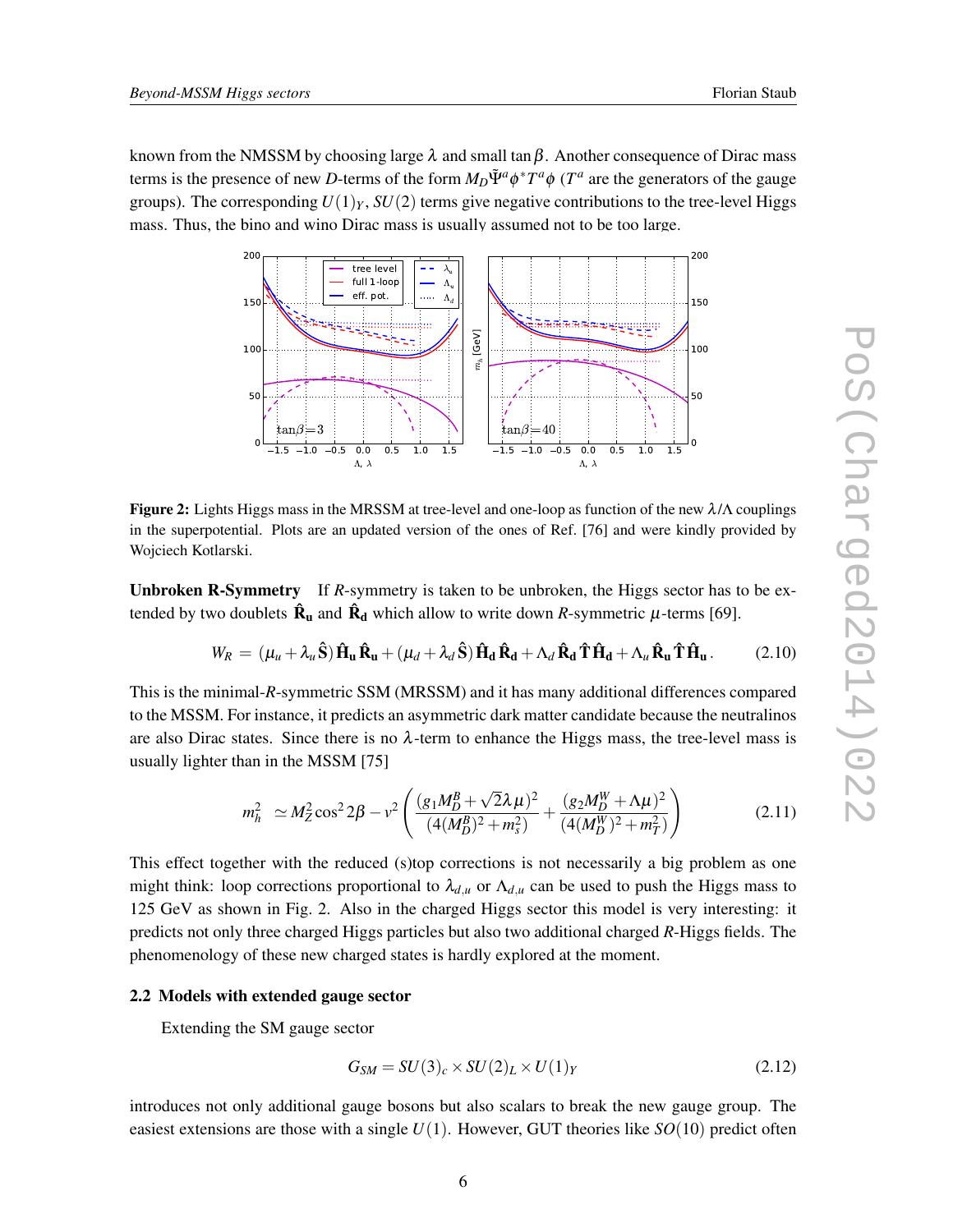also additional  $SU(N)$  groups and in string models multiple  $U(1)$ 's can be present. These additional groups can be in principle be broken at any scale close to or significantly above the TeV range. I'm going to concentrate here on scenarios where this breaking happens at energies which can be probed in the near future directly at colliders. For higher breaking scales only indirect probes like from flavor observables are possible [77].

#### 2.2.1 *U*(1) extensions

There are many different realizations for  $G_{SM} \times U(1)_X$  with  $X = \chi$ ,  $R, B - L, N, \eta, Y, S, I, \psi, \ldots$ , see for instance Refs. [78] and references therein. The concrete gauge group is often fixed by the underlying string or GUT theory one has in mind. The kind of  $U(1)$  does not only fix the couplings of the *Z* ′ but also the interactions of the new Higgs states. In general, *U*(1) extensions have a very interesting phenomenology: (i) they predict a Z' boson which usually couples to SM fields; (ii) they could explain origin of *R*-parity and its spontaneous breaking [79, 80]; (iii) the absence of gauge anomalies predicts often right handed neutrinos and introduces therefore neutrino masses; (iv) many new dark matter candidates appear which not necessarily rely on the annihilation mechanisms known from the MSSM [81]; (v) the cross section of SUSY particles change compared to the MSSM  $[82]$ ; (vi)  $U(1)$  extensions might help to resurrect gauge mediated SUSY breaking (GMSB) [83, 84].

Even if the new scalars  $\hat{\chi}$  to break the gauge additional gauge symmetries are gauge singlets under the SM gauge groups, the superpotential and the interactions with the MSSM doublets can be very different compared to the NMSSM because terms like  $\hat{\chi}^3, \hat{\chi}\, \hat{\bf H}_{\bf d}\, \hat{\bf H}_{\bf u}$  are forbidden by the new gauge symmetry. However, *D*-term interactions between both sectors can even arise due to kinetic mixing even if the Higgs and  $\hat{\chi}$  fields are not charged under the same gauge groups [85]. Kinetic mixing will always be generated by RGE running if the two  $U(1)$ s are not orthogonal [86], but it has only a moderate effect on the Higgs masses and couplings [87]. The effects are more pronounced if there are direct *D*-term interactions like in  $U(1)_R \times U(1)_{B-L}$  models [8,88]. In this case the additional *D*-terms as well as the mixing with additional light scalars can give a large push to the Higgs mass as shown in Fig. 3.



**Figure 3:** Masses (left) and doublet-fraction (right) of the two lightest scalars in a  $U(1)_R \times U(1)_{B-L}$  model at tree-level and one-loop. Plots taken from Ref. [8]

#### 2.2.2 *SU*(*N*) extensions

Additional  $SU(N)$  are often motivated by  $SO(10)$  GUTs. The GUT groups gets broken down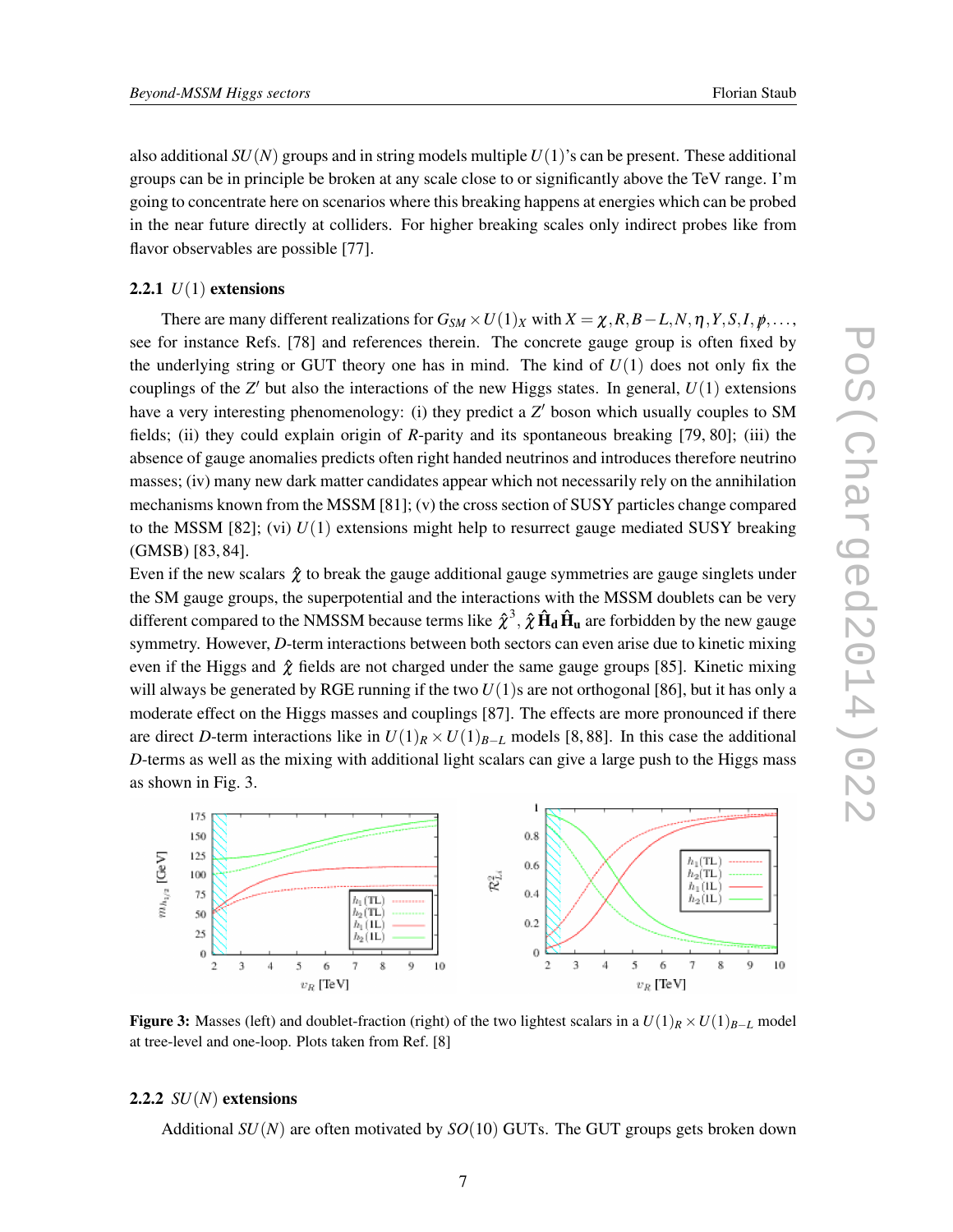to to the SM gauge sector via the cascade

$$
SO(10) \rightarrow SU(4)_{PS} \times SU(2)_{L} \times SU(2)_{R}
$$
  

$$
\rightarrow SU(3)_{c} \times SU(2)_{L} \times SU(2)_{R} \times U(1)_{B-L}
$$
  

$$
\rightarrow SU(3)_{c} \times SU(2)_{L} \times U(1)_{R} \times U(1)_{B-L} \rightarrow G_{SM}
$$

Not always all intermediate steps are realized but it can be also be assumed that several steps happen at the same scale. This leads to three categories of models [89]: (i) Pati-Salam models, (ii)  $SU(2)_L \times SU(2)_R$  models, (iii)  $SU(2)_L \times U(1)_R$  models. Is has been shown that for each category many possible realizations exist which are consistent with gauge coupling unification, neutrino masses and a non-trivial CKM matrix [90]. See Fig. 4. All of these models have a very rich phenomenology because they predict many new states together with a  $Z'$  and  $W'$ s. In particular, new charged or even double charged Higgs bosons are a widely spread feature in these models.



Figure 4: Left: Gauge coupling unification in *SO*(10) models with an intermediate Pati-Salam scale. Plot taken Ref. [89]. Right: number of possible realization of such a model depending on the energy scale of the intermediate scale. Plot taken from [90].

The double charged Higgs bosons in left-right models have been studied to some extent and mass limits of  $M_{H^{++}} > 445 (409)$  GeV [CMS (ATLAS)] have been obtained [91,92]. Interestingly, there are also indirect constraints possible because  $M_H^{++}$  can be correlated with  $\delta \rho$  [93]. For direct searches for double charged Higgs bosons multi-lepton channels are very promising [94].

#### 3. Don'ts and Dos

There is sometimes a huge difference in the manner how a BMSSM study is performed compared to the MSSM. Therefore, I want to comment on some aspects of the analyses and list public computer tools which should be considered to be used to bring BMSSM studies to a level comparable with MSSM standards.

• Tree-level Higgs masses in BMSSM models are not sufficient! It is well known that the measured Higgs mass rules out large areas of the parameter space of the (natural) MSSM. Thus, also the Higgs sectors of BMSSM models have to be confronted with these limits. Thus, at least an one-loop calculation is mandatory to see if the Higgs mass is pushed into the correct direction. If the one-loop mass turns out to be well below 120 GeV, it makes no sense to further study that parameter point. One-loop calculations for a large range of BMSSM models can be either performed with FeynArts/FormCalc [95–97]. Also the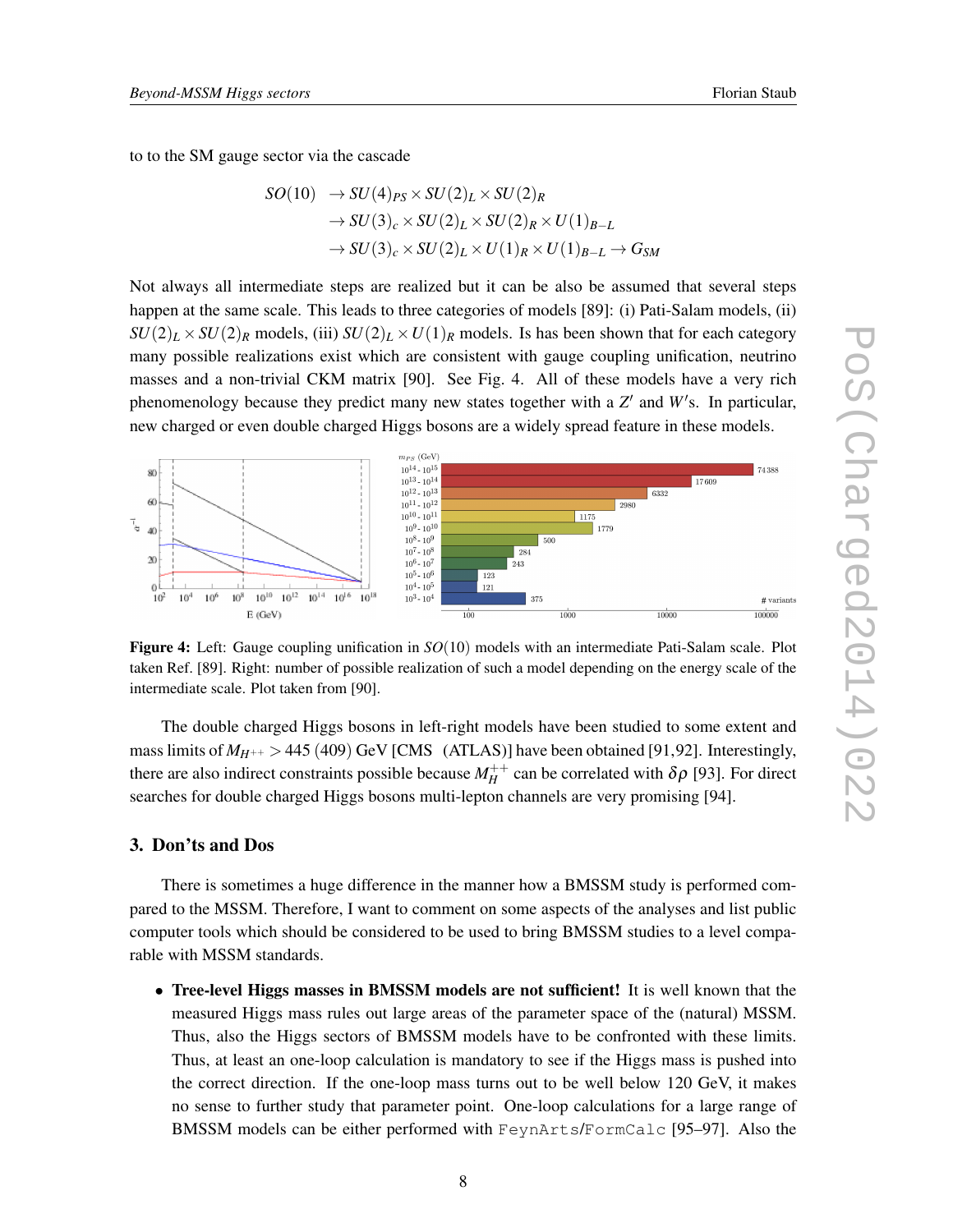package SARAH [98] together with either SPheno [99, 100] or FlexibleSUSY [101] can be used what provides a highly automatized calculation of loop masses.

- To get MC model files don't hack the MSSM one. There are well established tools like LanHEP [102], FeynRules [103, 104], or SARAH to create model files for many Monte Carlo tools.
- HiggsBounds/HiggsSignals [105–107] should always be used to check existing limits from Higgs searches and to give a quantative measure how good experimental data is reproduced.. These codes are generic enough to deal with highly extended Higgs sectors if the user provides the necessary input.
- Check the vacuum stability. It has been shown that the MSSM with light stops but a large mixing to explain the Higgs mass suffers from an unstable, and often short-lived electroweak vacuum [108–112]. To check the stability of the desired vacuum, the tool Vevacious [113] was created.
- Don't forget about flavor physics. Especially light, charged Higgs particles can be dangerous because they can significantly enhance observables like  $b \rightarrow s\gamma$ . The FlavorKit interface [114] allows to calculate many flavor observables in BMSSM models via the combination FeynArts/FormCalc– SARAH– SPheno. Alternatively, one can also use FeynArts & FormCalc either stand-alone or coupled to Peng4BSM [115].

One easy possibility for a precise study of BMSSM models is to use the SUSY or BSM Toolbox [116]. This is a collection of scripts which creates an environment consisting of SARAH, SPheno, WHIZARD [117,118], MadGraph [119,120] HiggsBounds/HiggsSignals, CalcHep [121, 122], MicrOmegas [123] and SSP for the study of extended SUSY and non-SUSY models. Many of the models shown here are already delivered with SARAH and can be automatically implemented in all other tools via the Toolbox scripts. In this context the SPheno modules created for the new models provide a precise mass spectrum calculation based on two-loop RGE running and full one-loop corrections to all masses. An extensions for even a two-loop calculation in the Higgs sector is expected to appear soon [124]. SPheno does also calculate two and three body decays for the SUSY states present in the models and makes predictions for many flavor observables based on a full one-loop calculation. The scripts can be downloaded here

http://sarah.hepforge.org/Toolbox.html

## 4. Conclusion

I have briefly summarized the main aspects of SUSY models beyond the MSSM. One can see that there are many well motivated possibilities to go beyond the MSSM. Each of the presented model has its peculiarities. While some models are already studied in great detail, others lack from a deep exploration. However, there are nowadays the tools available to perform precise studies in all models and to confront these models with experimental and theoretical constraints.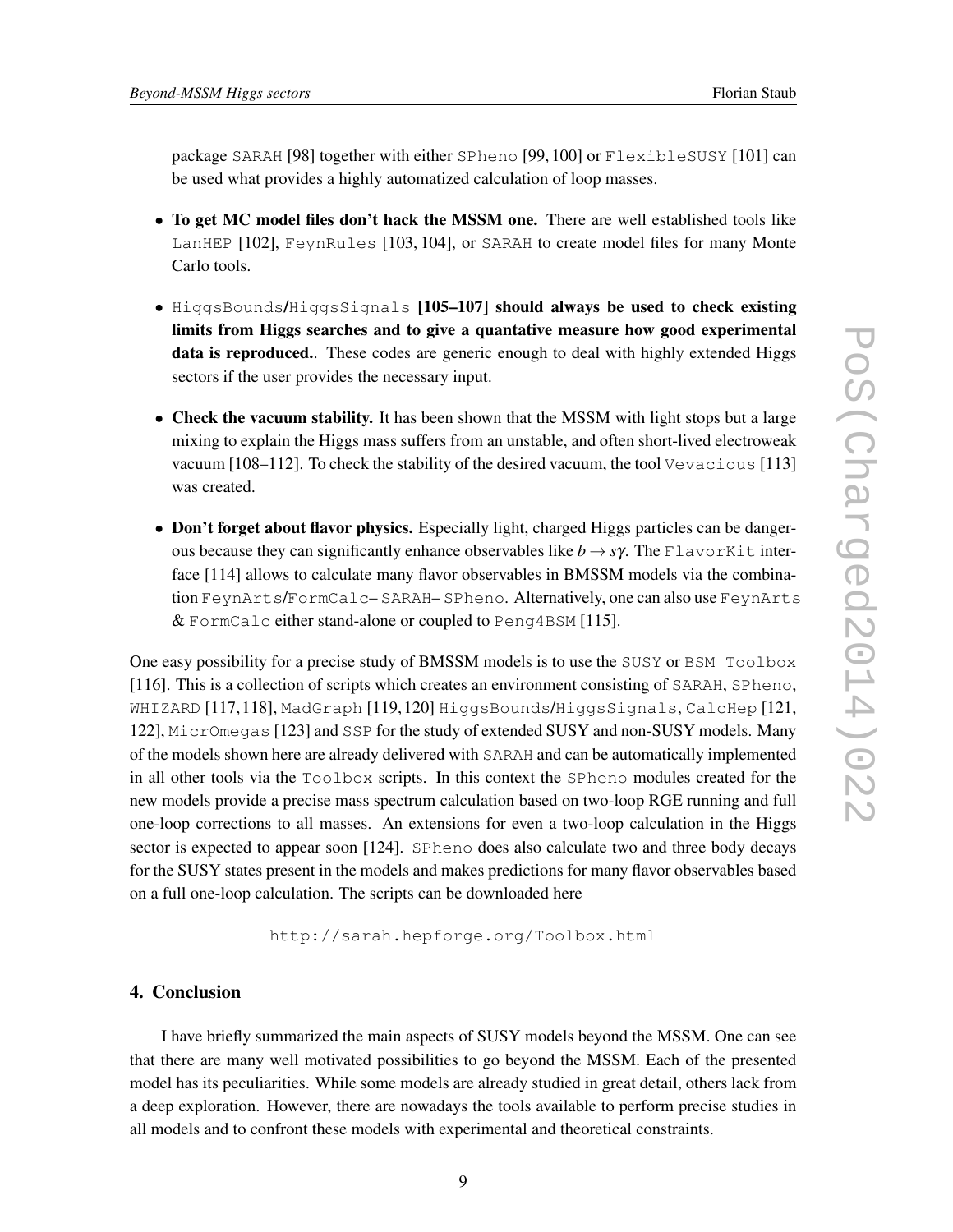#### Acknowledgments

I thank the organizers of CHARGED'14 for the invitation and the hospitality during the stay. I'm supported by the BMBF PT DESY Verbundprojekt 05H2013-THEORIE 'Vergleich von LHC-Daten mit supersymmetrischen Modellen'.

#### **References**

- [1] N. Craig, arXiv:1309.0528 [hep-ph].
- [2] S. Chatrchyan *et al.* [CMS Collaboration], Phys. Lett. B 716, 30 (2012) [arXiv:1207.7235 [hep-ex]].
- [3] G. Aad *et al.* [ATLAS Collaboration], Phys. Lett. B **716**, 1 (2012) [arXiv:1207.7214 [hep-ex]].
- [4] U. Ellwanger, C. Hugonie and A. M. Teixeira, Phys. Rept. 496, 1 (2010) [arXiv:0910.1785 [hep-ph]].
- [5] U. Ellwanger and C. Hugonie, Mod. Phys. Lett. A 22, 1581 (2007) [hep-ph/0612133].
- [6] E. Ma, Phys. Lett. B 705, 320 (2011) [arXiv:1108.4029 [hep-ph]].
- [7] Y. Zhang, H. An, X. d. Ji and R. N. Mohapatra, Phys. Rev. D 78, 011302 (2008) [arXiv:0804.0268 [hep-ph]].
- [8] M. Hirsch, M. Malinsky, W. Porod, L. Reichert and F. Staub, JHEP 1202, 084 (2012) [arXiv:1110.3037 [hep-ph]].
- [9] H. K. Dreiner, M. Kramer and J. Tattersall, Europhys. Lett. 99, 61001 (2012) [arXiv:1207.1613 [hep-ph]].
- [10] B. Bhattacherjee, J. L. Evans, M. Ibe, S. Matsumoto and T. T. Yanagida, Phys. Rev. D 87, no. 11, 115002 (2013) [arXiv:1301.2336 [hep-ph]].
- [11] J. S. Kim, K. Rolbiecki, K. Sakurai and J. Tattersall, arXiv:1406.0858 [hep-ph].
- [12] F. Borzumati and T. Yamashita, Prog. Theor. Phys. 124, 761 (2010) [arXiv:0903.2793 [hep-ph]].
- [13] A. Rossi, Phys. Rev. D 66, 075003 (2002) [hep-ph/0207006].
- [14] M. Hirsch, J. W. F. Valle, W. Porod, J. C. Romao and A. Villanova del Moral, Phys. Rev. D 78, 013006 (2008) [arXiv:0804.4072 [hep-ph]].
- [15] J. N. Esteves, J. C. Romao, A. Villanova del Moral, M. Hirsch, J. W. F. Valle and W. Porod, JHEP 0905, 003 (2009) [arXiv:0903.1408 [hep-ph]].
- [16] J. N. Esteves, J. C. Romao, M. Hirsch, F. Staub and W. Porod, Phys. Rev. D 83, 013003 (2011) [arXiv:1010.6000 [hep-ph]].
- [17] M. Malinsky, J. C. Romao and J. W. F. Valle, Phys. Rev. Lett. 95, 161801 (2005) [hep-ph/0506296].
- [18] A. Abada, D. Das, A. Vicente and C. Weiland, JHEP 1209, 015 (2012) [arXiv:1206.6497 [hep-ph]].
- [19] P. S. Bhupal Dev, S. Mondal, B. Mukhopadhyaya and S. Roy, JHEP 1209, 110 (2012) [arXiv:1207.6542 [hep-ph]].
- [20] A. Abada, M. E. Krauss, W. Porod, F. Staub, A. Vicente and C. Weiland, arXiv:1408.0138 [hep-ph].
- [21] J. E. Kim and H. P. Nilles, Phys. Lett. B 138, 150 (1984).
- [22] R. D. Peccei and H. R. Quinn, Phys. Rev. Lett. 38, 1440 (1977).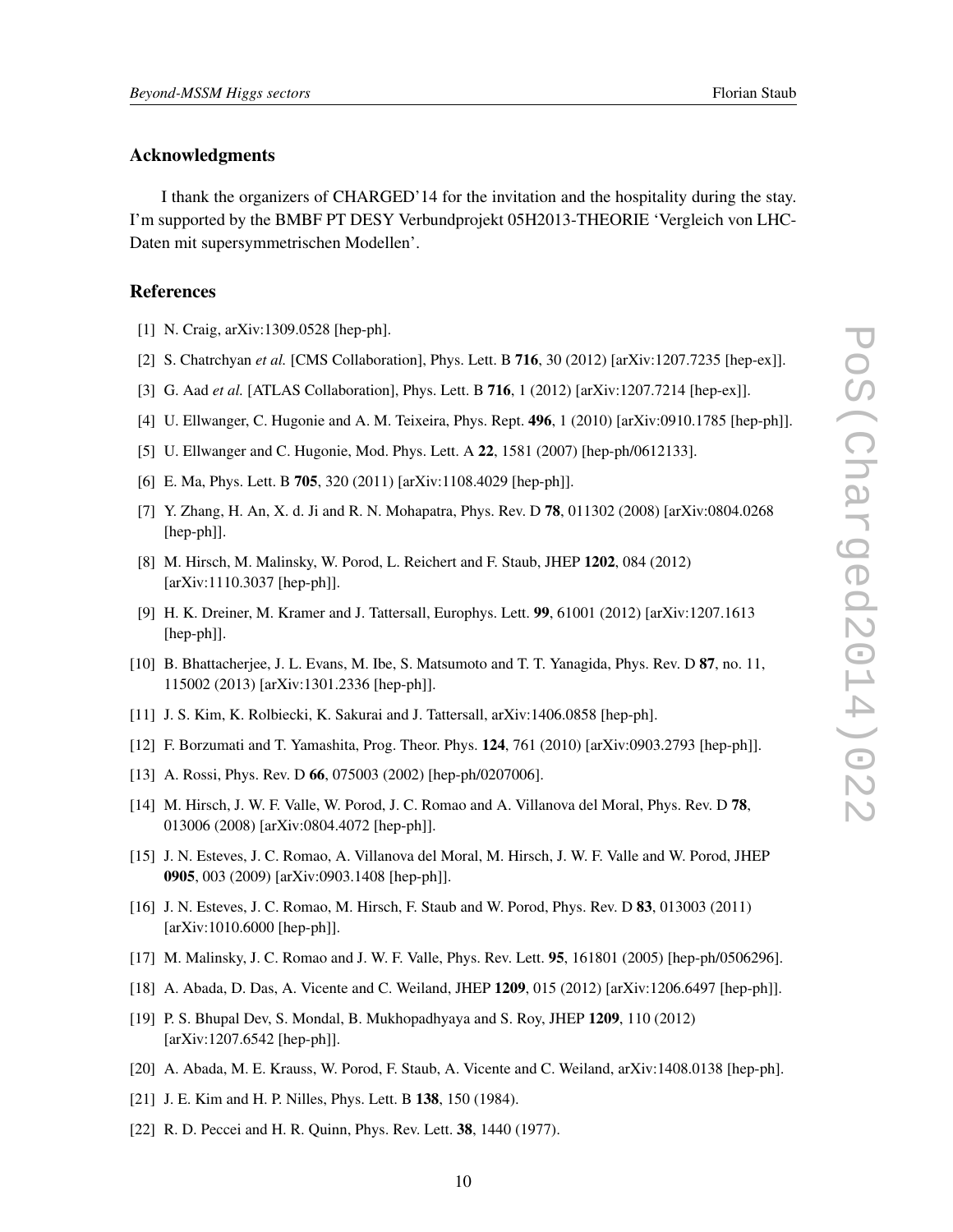- [23] H. K. Dreiner, F. Staub and L. Ubaldi, Phys. Rev. D 90, 055016 (2014) [arXiv:1402.5977 [hep-ph]].
	- [24] X. Lu, H. Murayama, J. T. Ruderman and K. Tobioka, Phys. Rev. Lett. 112, 191803 (2014) [arXiv:1308.0792 [hep-ph]].
- [25] A. Kaminska, G. G. Ross, K. Schmidt-Hoberg and F. Staub, JHEP 1406, 153 (2014) [arXiv:1401.1816 [hep-ph]].
- [26] M. Hirsch, M. A. Diaz, W. Porod, J. C. Romao and J. W. F. Valle, Phys. Rev. D 62, 113008 (2000) [Erratum-ibid. D 65, 119901 (2002)] [hep-ph/0004115].
- [27] R. S. Hundi, Phys. Rev. D 87, no. 11, 115005 (2013) [arXiv:1303.4583 [hep-ph]].
- [28] D. S. M. Alves, P. J. Fox and N. Weiner, arXiv:1207.5522 [hep-ph].
- [29] A. H. Chamseddine and H. K. Dreiner, Nucl. Phys. B 458, 65 (1996) [hep-ph/9504337].
- [30] C. Panagiotakopoulos and K. Tamvakis, Phys. Lett. B 469, 145 (1999) [hep-ph/9908351].
- [31] C. Panagiotakopoulos and A. Pilaftsis, Phys. Rev. D **63**, 055003 (2001) [hep-ph/0008268].
- [32] H. M. Lee, S. Raby, M. Ratz, G. G. Ross, R. Schieren, K. Schmidt-Hoberg and P. K. S. Vaudrevange, Phys. Lett. B 694, 491 (2011) [arXiv:1009.0905 [hep-ph]].
- [33] H. M. Lee, S. Raby, M. Ratz, G. G. Ross, R. Schieren, K. Schmidt-Hoberg and P. K. S. Vaudrevange, Nucl. Phys. B 850, 1 (2011) [arXiv:1102.3595 [hep-ph]].
- [34] G. G. Ross and K. Schmidt-Hoberg, Nucl. Phys. B 862, 710 (2012) [arXiv:1108.1284 [hep-ph]].
- [35] L. J. Hall, D. Pinner and J. T. Ruderman, JHEP 1204, 131 (2012) [arXiv:1112.2703 [hep-ph]].
- [36] J. R. Ellis, K. Enqvist, D. V. Nanopoulos and F. Zwirner, Mod. Phys. Lett. A 1, 57 (1986).
- [37] R. Barbieri and G. F. Giudice, Nucl. Phys. B 306, 63 (1988).
- [38] G. G. Ross, K. Schmidt-Hoberg and F. Staub, JHEP 1208, 074 (2012) [arXiv:1205.1509 [hep-ph]].
- [39] M. Bastero-Gil, C. Hugonie, S. F. King, D. P. Roy and S. Vempati, Phys. Lett. B 489, 359 (2000) [hep-ph/0006198].
- [40] R. Dermisek and J. F. Gunion, Phys. Rev. D 73, 111701 (2006) [hep-ph/0510322].
- [41] R. Dermisek, J. F. Gunion and B. McElrath, Phys. Rev. D 76, 051105 (2007) [hep-ph/0612031].
- [42] R. Dermisek and J. F. Gunion, Phys. Rev. D 76, 095006 (2007) [arXiv:0705.4387 [hep-ph]].
- [43] U. Ellwanger, G. Espitalier-Noel and C. Hugonie, JHEP 1109, 105 (2011) [arXiv:1107.2472 [hep-ph]].
- [44] A. Kaminska, G. G. Ross and K. Schmidt-Hoberg, JHEP 1311, 209 (2013) [arXiv:1308.4168 [hep-ph]].
- [45] U. Ellwanger, J. F. Gunion and C. Hugonie, hep-ph/0111179.
- [46] O. Stal and G. Weiglein, JHEP 1201, 071 (2012) [arXiv:1108.0595 [hep-ph]].
- [47] S. F. King, M. Muhlleitner, R. Nevzorov and K. Walz, arXiv:1408.1120 [hep-ph].
- [48] U. Ellwanger, JHEP 1203, 044 (2012) [arXiv:1112.3548 [hep-ph]].
- [49] K. Schmidt-Hoberg and F. Staub, JHEP 1210, 195 (2012) [arXiv:1208.1683 [hep-ph]].
- [50] K. Schmidt-Hoberg, F. Staub and M. W. Winkler, JHEP 1301, 124 (2013) [arXiv:1211.2835 [hep-ph]].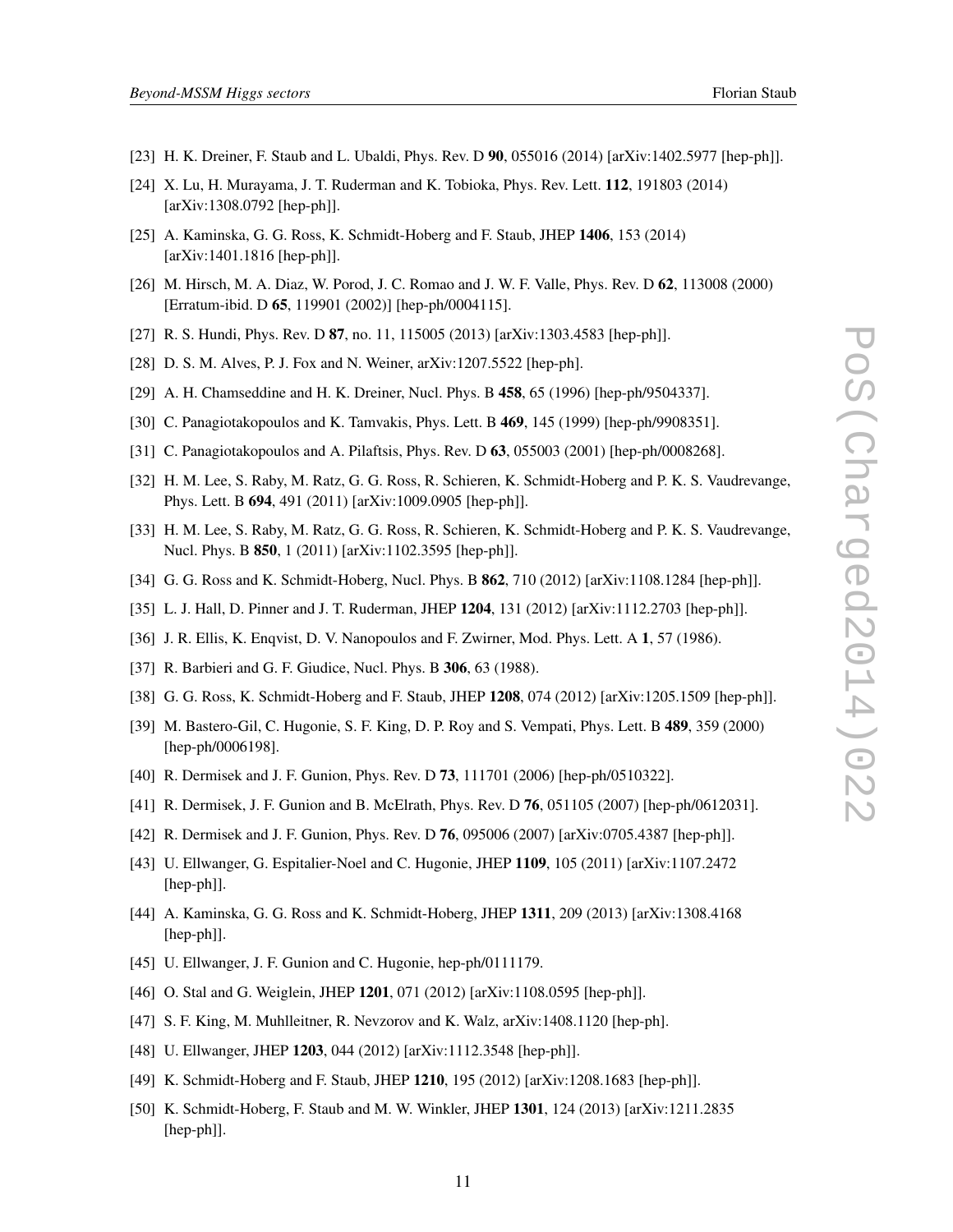- 
- [51] S. F. King, M. Muhlleitner and R. Nevzorov, Nucl. Phys. B **860**, 207 (2012) [arXiv:1201.2671] [hep-ph]].
- [52] U. Ellwanger and A. M. Teixeira, arXiv:1406.7221 [hep-ph].
- [53] D. Das, L. Mitzka and W. Porod, arXiv:1408.1704 [hep-ph].
- [54] T. Basak and S. Mohanty, Phys. Rev. D 86, 075031 (2012) [arXiv:1204.6592 [hep-ph]].
- [55] Z. Kang, Y. Liu and G. Z. Ning, JHEP 1309, 091 (2013) [arXiv:1301.2204 [hep-ph]].
- [56] C. Arina, V. Martin-Lozano and G. Nardini, JHEP 1408, 015 (2014) [arXiv:1403.6434 [hep-ph]].
- [57] P. Bandyopadhyay, S. Di Chiara, K. Huitu and A. S. Keceli, arXiv:1407.4836 [hep-ph].
- [58] S. Di Chiara and K. Hsieh, Phys. Rev. D 78, 055016 (2008) [arXiv:0805.2623 [hep-ph]].
- [59] K. Agashe, A. Azatov, A. Katz and D. Kim, Phys. Rev. D 84, 115024 (2011) [arXiv:1109.2842 [hep-ph]].
- [60] P. J. Fox, A. E. Nelson and N. Weiner, JHEP 0208, 035 (2002) [hep-ph/0206096].
- [61] A. E. Nelson, N. Rius, V. Sanz and M. Unsal, JHEP 0208, 039 (2002) [hep-ph/0206102].
- [62] R. Davies, J. March-Russell and M. McCullough, JHEP 1104, 108 (2011) [arXiv:1103.1647 [hep-ph]].
- [63] K. Benakli and M. D. Goodsell, Nucl. Phys. B **816**, 185 (2009) [arXiv:0811.4409 [hep-ph]].
- [64] K. Benakli, M. D. Goodsell and A. K. Maier, Nucl. Phys. B 851, 445 (2011) [arXiv:1104.2695 [hep-ph]].
- [65] S. Y. Choi, M. Drees, J. Kalinowski, J. M. Kim, E. Popenda and P. M. Zerwas, Phys. Lett. B 672, 246 (2009) [arXiv:0812.3586 [hep-ph]].
- [66] G. D. Kribs, A. Martin and T. S. Roy, JHEP 0906, 042 (2009) [arXiv:0901.4105 [hep-ph]].
- [67] S. Y. Choi, D. Choudhury, A. Freitas, J. Kalinowski, J. M. Kim and P. M. Zerwas, JHEP 1008, 025 (2010) [arXiv:1005.0818 [hep-ph]].
- [68] G. D. Kribs and A. Martin, Phys. Rev. D 85, 115014 (2012) [arXiv:1203.4821 [hep-ph]].
- [69] G. D. Kribs, E. Poppitz and N. Weiner, Phys. Rev. D 78, 055010 (2008) [arXiv:0712.2039 [hep-ph]].
- [70] E. Dudas, M. Goodsell, L. Heurtier and P. Tziveloglou, Nucl. Phys. B 884, 632 (2014) [arXiv:1312.2011 [hep-ph]].
- [71] M. D. Goodsell, JHEP 1301, 066 (2013) [arXiv:1206.6697 [hep-ph]].
- [72] K. Benakli, M. Goodsell, F. Staub and W. Porod, Phys. Rev. D 90, 045017 (2014) [arXiv:1403.5122 [hep-ph]].
- [73] D. Busbridge, arXiv:1408.4605 [hep-ph].
- [74] K. Benakli, M. D. Goodsell and F. Staub, JHEP 1306, 073 (2013) [arXiv:1211.0552 [hep-ph]].
- [75] E. Bertuzzo, C. Frugiuele, T. Gregoire and E. Ponton, arXiv:1402.5432 [hep-ph].
- [76] W. Kotlarski, "Higgs and the electroweak precision observable(s) in the MRSSM." PASCOS 2014, Warsaw, June 2014.
- [77] J. N. Esteves, J. C. Romao, M. Hirsch, A. Vicente, W. Porod and F. Staub, JHEP 1012, 077 (2010) [arXiv:1011.0348 [hep-ph]]; JHEP 1201, 095 (2012) [arXiv:1109.6478 [hep-ph]].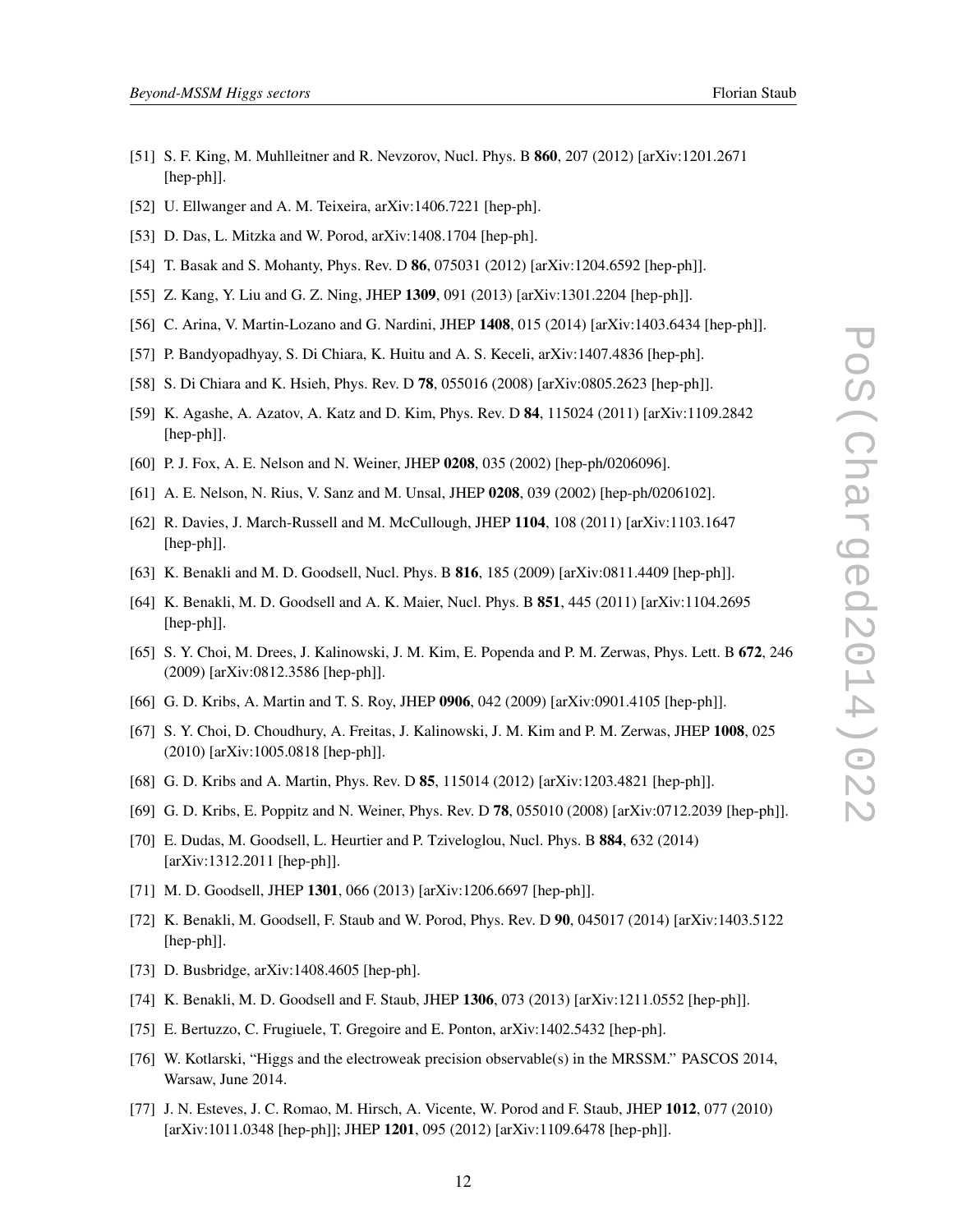- [78] J. Erler, P. Langacker, S. Munir and E. Rojas, arXiv:1010.3097 [hep-ph]; arXiv:1108.0685 [hep-ph]; JHEP 1111, 076 (2011) [arXiv:1103.2659 [hep-ph]].
- [79] P. Fileviez Perez and S. Spinner, Phys. Rev. D 83, 035004 (2011) [arXiv:1005.4930 [hep-ph]].
- [80] J. E. Camargo-Molina, B. O'Leary, W. Porod and F. Staub, Phys. Rev. D 88, 015033 (2013) [arXiv:1212.4146 [hep-ph]].
- [81] L. Basso, B. O'Leary, W. Porod and F. Staub, JHEP 1209, 054 (2012) [arXiv:1207.0507 [hep-ph]].
- [82] M. E. Krauss, B. O'Leary, W. Porod and F. Staub, Phys. Rev. D 86, 055017 (2012) [arXiv:1206.3513 [hep-ph]].
- [83] V. S. Mummidi and S. K. Vempati, Nucl. Phys. B 881, 181 (2014) [arXiv:1311.4280 [hep-ph]].
- [84] M. E. Krauss, W. Porod and F. Staub, Phys. Rev. D 88, no. 1, 015014 (2013) [arXiv:1304.0769 [hep-ph]].
- [85] B. Holdom, Phys. Lett. B 166, 196 (1986).
- [86] R. M. Fonseca, M. Malinsky, W. Porod and F. Staub, J. Phys. Conf. Ser. 447, 012034 (2013).
- [87] B. O'Leary, W. Porod and F. Staub, JHEP 1205, 042 (2012) [arXiv:1112.4600 [hep-ph]].
- [88] M. Hirsch, W. Porod, L. Reichert and F. Staub, Phys. Rev. D 86, 093018 (2012) [arXiv:1206.3516 [hep-ph]].
- [89] V. De Romeri, M. Hirsch and M. Malinsky, Phys. Rev. D 84, 053012 (2011) [arXiv:1107.3412 [hep-ph]].
- [90] C. Arbelaez, R. M. Fonseca, M. Hirsch and J. C. Romao, Phys. Rev. D 87, no. 7, 075010 (2013) [arXiv:1301.6085 [hep-ph]].
- [91] CMS Collaboration [CMS Collaboration], CMS-PAS-HIG-12-005.
- [92] G. Aad *et al.* [ATLAS Collaboration], Eur. Phys. J. C 72, 2244 (2012) [arXiv:1210.5070 [hep-ex]].
- [93] G. Bambhaniya, J. Chakrabortty, J. Gluza, T. Jelinski and M. Kordiaczynska, arXiv:1408.0774 [hep-ph].
- [94] G. Bambhaniya, J. Chakrabortty, J. Gluza, M. Kordiaczynska and R. Szafron, JHEP 1405, 033 (2014) [arXiv:1311.4144 [hep-ph]].
- [95] T. Hahn and M. Perez-Victoria, Comput. Phys. Commun. 118, 153 (1999) [hep-ph/9807565].
- [96] T. Hahn, Comput. Phys. Commun. 140, 418 (2001) [hep-ph/0012260]; Nucl. Phys. Proc. Suppl. 89, 231 (2000) [hep-ph/0005029]; Nucl. Phys. Proc. Suppl. 135, 333 (2004) [hep-ph/0406288]; eConf C 050318, 0604 (2005) [hep-ph/0506201].
- [97] B. Chokoufe Nejad, T. Hahn, J.-N. Lang and E. Mirabella, J. Phys. Conf. Ser. 523, 012050 (2014) [arXiv:1310.0274 [hep-ph]].
- [98] F. Staub, arXiv:0806.0538 [hep-ph]; Comput. Phys. Commun. 181, 1077 (2010) [arXiv:0909.2863 [hep-ph]]; Comput. Phys. Commun. 182, 808 (2011) [arXiv:1002.0840 [hep-ph]]; Comput. Phys. Commun. 184, pp. 1792 (2013) [arXiv:1207.0906 [hep-ph]]; Comput. Phys. Commun. 185, 1773 (2014) [arXiv:1309.7223 [hep-ph]].
- [99] W. Porod, Comput. Phys. Commun. 153, 275 (2003) [hep-ph/0301101].
- [100] W. Porod and F. Staub, Comput. Phys. Commun. **183**, 2458 (2012) [arXiv:1104.1573 [hep-ph]].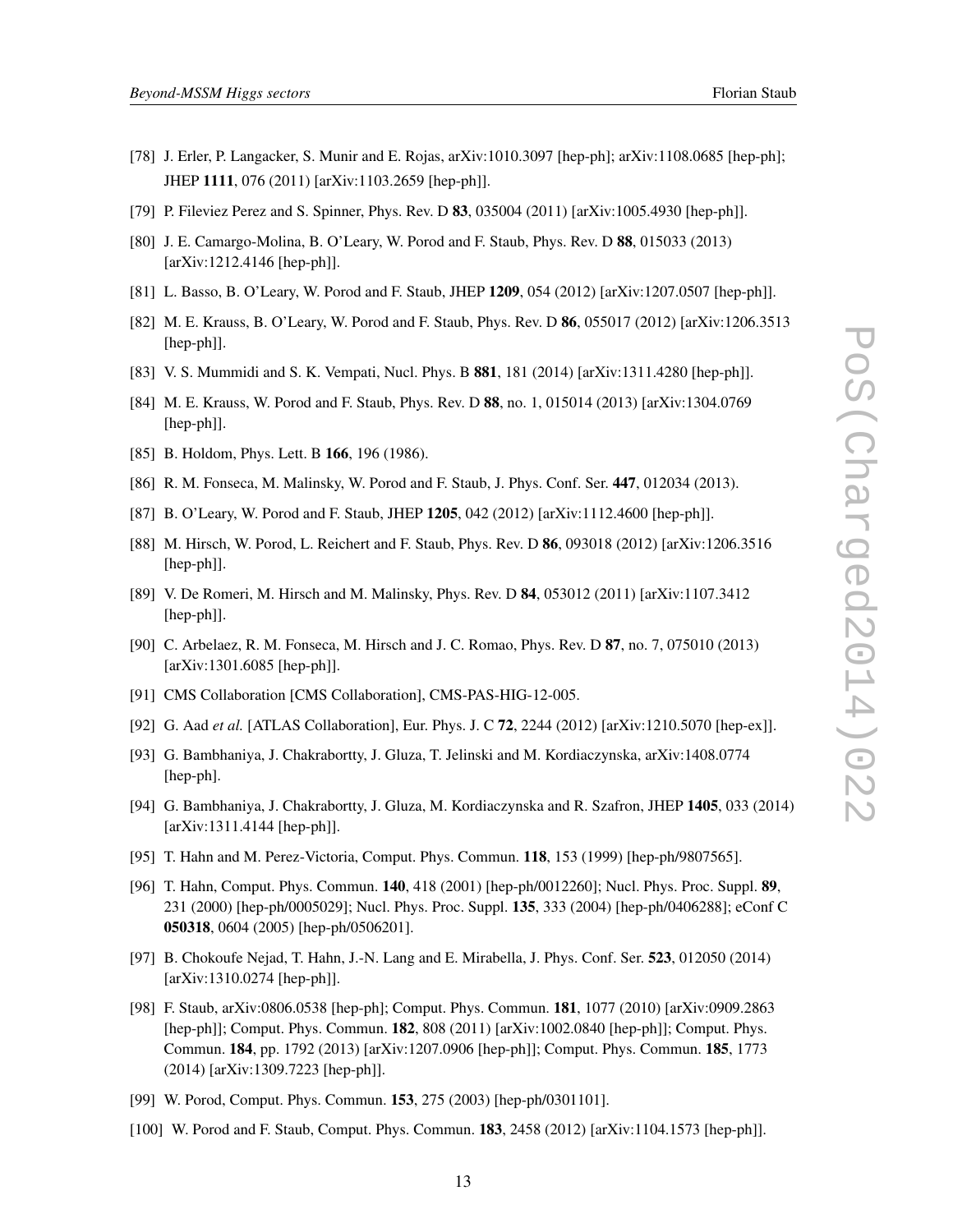- [101] P. Athron, J. h. Park, D. Stöckinger and A. Voigt, arXiv:1406.2319 [hep-ph].
- [102] A. Semenov, Comput. Phys. Commun. **115**, 124 (1998); hep-ph/0208011. Comput. Phys. Commun. 180, 431 (2009) [arXiv:0805.0555 [hep-ph]]; arXiv:1005.1909 [hep-ph];
- [103] N. D. Christensen and C. Duhr, Comput. Phys. Commun. 180, 1614 (2009) [arXiv:0806.4194 [hep-ph]].
- [104] A. Alloul, N. D. Christensen, C. Degrande, C. Duhr and B. Fuks, Comput. Phys. Commun. 185, 2250 (2014) [arXiv:1310.1921 [hep-ph]].
- [105] P. Bechtle, O. Brein, S. Heinemeyer, G. Weiglein and K. E. Williams, Comput. Phys. Commun. 181, 138 (2010) [arXiv:0811.4169 [hep-ph]]; Comput. Phys. Commun. 182, 2605 (2011) [arXiv:1102.1898 [hep-ph]].
- [106] P. Bechtle, O. Brein, S. Heinemeyer, O. Stal, T. Stefaniak, G. Weiglein and K. E. Williams, Eur. Phys. J. C 74, 2693 (2014) [arXiv:1311.0055 [hep-ph]].
- [107] P. Bechtle, S. Heinemeyer, O. Stal, T. Stefaniak and G. Weiglein, Eur. Phys. J. C 74, 2711 (2014) [arXiv:1305.1933 [hep-ph]].
- [108] J. E. Camargo-Molina, B. O'Leary, W. Porod and F. Staub, JHEP 1312, 103 (2013) [arXiv:1309.7212 [hep-ph]].
- [109] N. Blinov and D. E. Morrissey, JHEP 1403, 106 (2014) [arXiv:1310.4174 [hep-ph]].
- [110] D. Chowdhury, R. M. Godbole, K. A. Mohan and S. K. Vempati, JHEP 1402, 110 (2014) [arXiv:1310.1932 [hep-ph]].
- [111] J. E. Camargo-Molina, B. Garbrecht, B. O'Leary, W. Porod and F. Staub, Phys. Lett. B 737, 156 (2014) [arXiv:1405.7376 [hep-ph]].
- [112] U. Chattopadhyay and A. Dey, arXiv:1409.0611 [hep-ph].
- [113] J. E. Camargo-Molina, B. O'Leary, W. Porod and F. Staub, Eur. Phys. J. C 73, 2588 (2013) [arXiv:1307.1477 [hep-ph]].
- [114] W. Porod, F. Staub and A. Vicente, Eur. Phys. J. C 74, 2992 (2014) [arXiv:1405.1434 [hep-ph]].
- [115] A. V. Bednyakov and S. H. Tanyildizi, arXiv:1311.5546 [hep-ph].
- [116] F. Staub, T. Ohl, W. Porod and C. Speckner, Comput. Phys. Commun. 183, 2165 (2012) [arXiv:1109.5147 [hep-ph]].
- [117] W. Kilian, T. Ohl and J. Reuter, Eur. Phys. J. C 71, 1742 (2011) [arXiv:0708.4233 [hep-ph]].
- [118] M. Moretti, T. Ohl and J. Reuter, In \*2nd ECFA/DESY Study 1998-2001\* 1981-2009 [hep-ph/0102195].
- [119] J. Alwall, M. Herquet, F. Maltoni, O. Mattelaer and T. Stelzer, JHEP 1106, 128 (2011) [arXiv:1106.0522 [hep-ph]].
- [120] J. Alwall, R. Frederix, S. Frixione, V. Hirschi, F. Maltoni, O. Mattelaer, H.-S. Shao and T. Stelzer *et al.*, JHEP 1407, 079 (2014) [arXiv:1405.0301 [hep-ph]].
- [121] A. Pukhov, hep-ph/0412191.
- [122] E. E. Boos, M. N. Dubinin, V. A. Ilyin, A. E. Pukhov and V. I. Savrin, hep-ph/9503280.